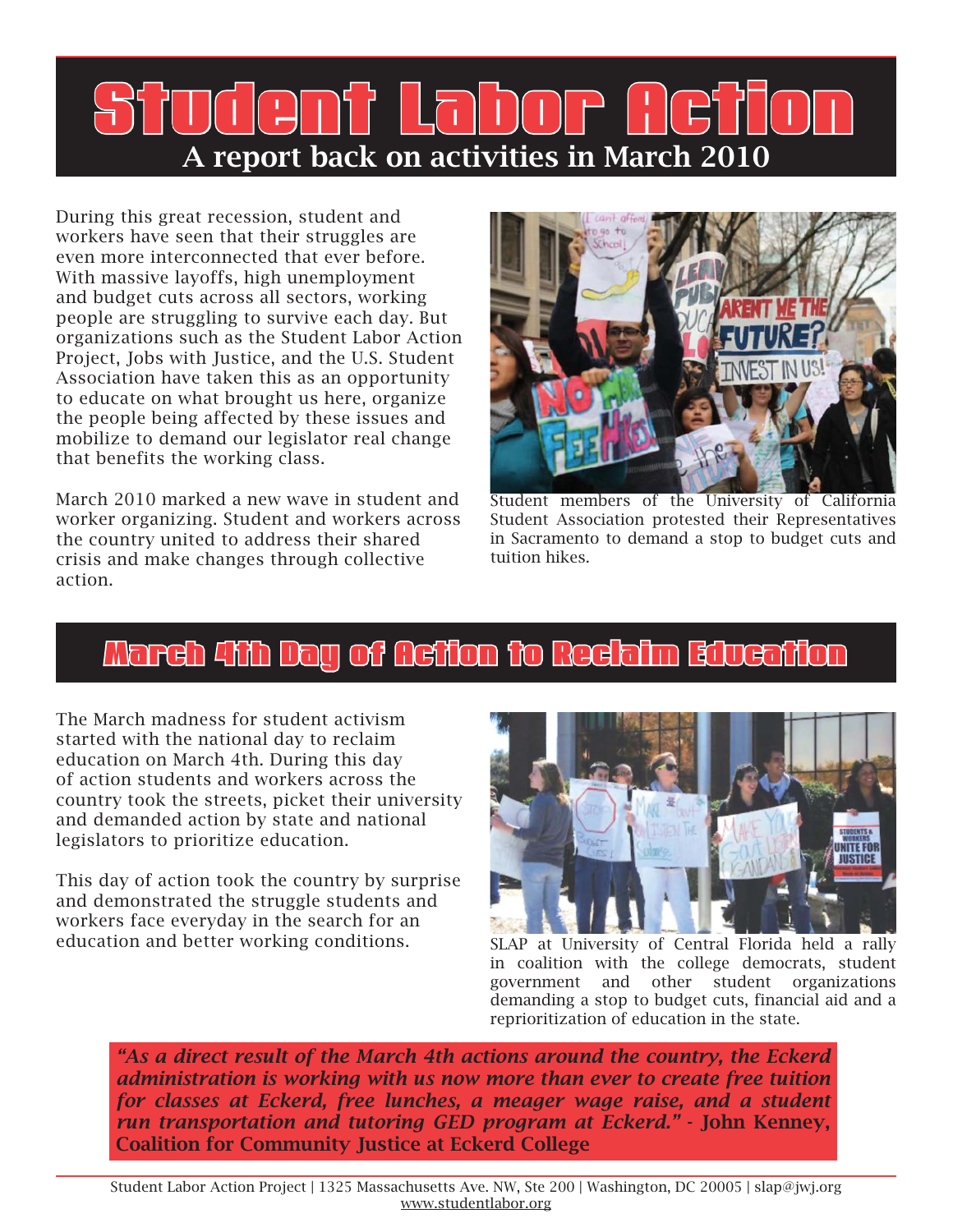

#### *By Emilo Lacques*

March 2010 was a critical turning point in the national and statewide student movement to defend public education. We have seen a dramatic overload of attacks of public education in the United States by corporate America, lobbyists, big banks, and both state and federal legislators. On November 18-19, 2009, over a thousand students, workers, and community members took a stand against a University of California proposed 32% fee increase. These actions sparked a flurry of demonstrations on different campuses all across the U.S. against budget cuts.

By March, students were fed up. Our fees were going up, our classes were being cut, our low income and underrepresented students were dropping out of OUR PUBLIC Universities at rapid rates. Students began to organize. March 4th emerged as a National Day of Action. Not led by any specific campus or organization, "March Forth for Higher Education" became a slogan and different students began jumping on board from California to New York to Florida to Wisconsin and all over the map.

The demands and targets were diverse and dependent on local battles, but the message was the same: our public institutions of learning are quickly becoming disempowering, privatized, inaccessible places.

At UCLA we had two pivotal days of action just in the first week of March.

On March 2, we staged a Solidarity action demanding Chancellor block to implement the Diversity Requirement after students at UCSD, UC Davis, and other campuses experienced acts of hate, racism, and discrimination against underrepresented communities. On March 4, students came together for an action to defend



public education while demanding passage of the California Democracy Act, Diversity Requirement, and more funding for higher ed, among others. The leading organizations were diverse, from MEChA de UCLA, IDEAS at UCLA, and other activists.

We marched through campus to gather support, rallied on the top of Jans Steps, and blocked off two parking entrances from incoming traffic for a significant amount of time.

Now that students have shown that we have the power to demand the University work for us, it is a critical moment for us to re-frame our messaging on a national scale. It is called a "Movement," because one day or one month of action is never enough. In a threatening economy for working class people, our Universities should serve the PUBLIC in creating a means to progress our country, not to further marginalize us.

We have made big strides in the growth of our actions, but this movement has the potential implications of a historic, cultural and social paradigm shift to reclaim public education in the United States. Will you join us in this everchanging movement?

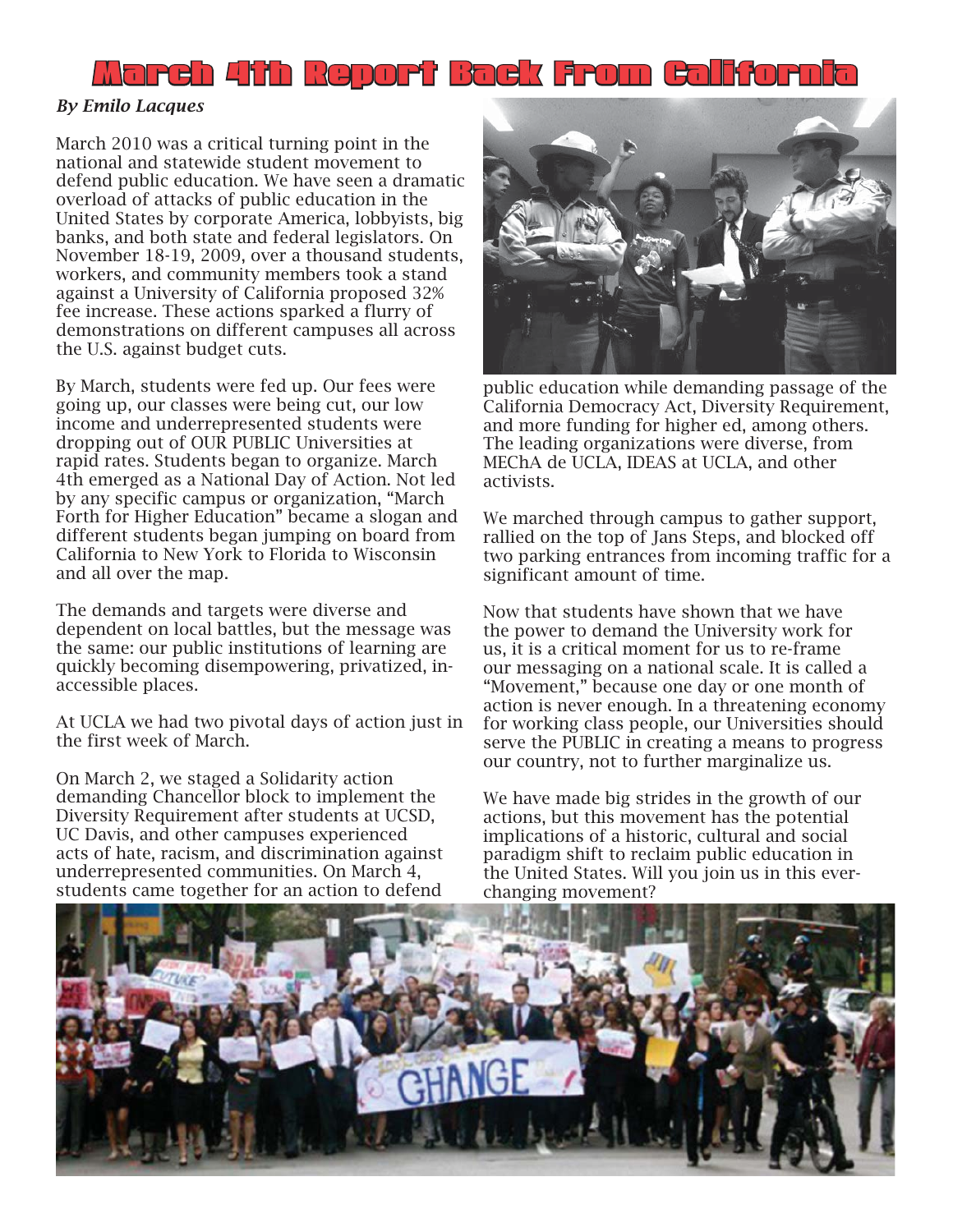#### National Student Labor Week of Action ational March 28-April 4

From March 28th-April 4th, students and workers came together to take action on issues such as the Dream Act, fair contracts for campus employees, sustainability on campus and living wages for all.

With over 108 actions in 95 cities across the country, the National Student labor Week of Action proved once again to be a time to commemorate Cesar Chavez and Dr. Martin Luther King, Jr. through direct action and solidarity between students and workers across the country.



At Rollins College, students held a whole week where they focused each day on a "ism". From classism to ableism, SLAP held events such as a panel about living wages on campus and other activities where they tackled solutions to these problems facing their community. Students also ran a survey & created a "Wall of Debt".



Students at Miami University held a panel connecting the issues of environmental sustainability with the need for a sustainable workforce through living wages and benefits for campus employees.



Students at Temple University held a silent march signifying the silencing of the voices of workers and students by the administration with regards to the nurses' fight for a fair contract at the University hospital.

### **History**

On April 4th, 2000, SLAP took the lead in coordinating the first National Student Labor Day of Action to commemorate the life of civil rights leader Dr. Martin Luther King Jr. Since then, the day of action has expanded to a full week that also celebrates labor leader Cesar Chavez.

On March 31st we celebrate Cesar Chavez' birthday. Civil rights activist, labor leader and Chicano hero, Chavez co-founded the United Farm Workers (UFW) with Dolores Huerta and changed organizing forever. With their innovative and powerful tactics, Cesar Chavez and the brothers and sisters from the UFW struggled for better wages and working conditions in the field of the California, winning landmark legislation including the California Agricultural Labor Relation Act.

On April 4th, we commemorate the life of Dr. Martin Luther King, Jr. Dr. King, who was in Memphis, TN supporting the sanitation workers' strike at the time of his assassination, understood the importance of alliance building between labor, students and civil rights activists. His legacy is one of solidarity, understanding, non-violence and justice for all.

*The 2010 Student Labor Week of Action was sponsored by: AFL-CIO, Campus Progress, & the United Food & Commercial Workers*